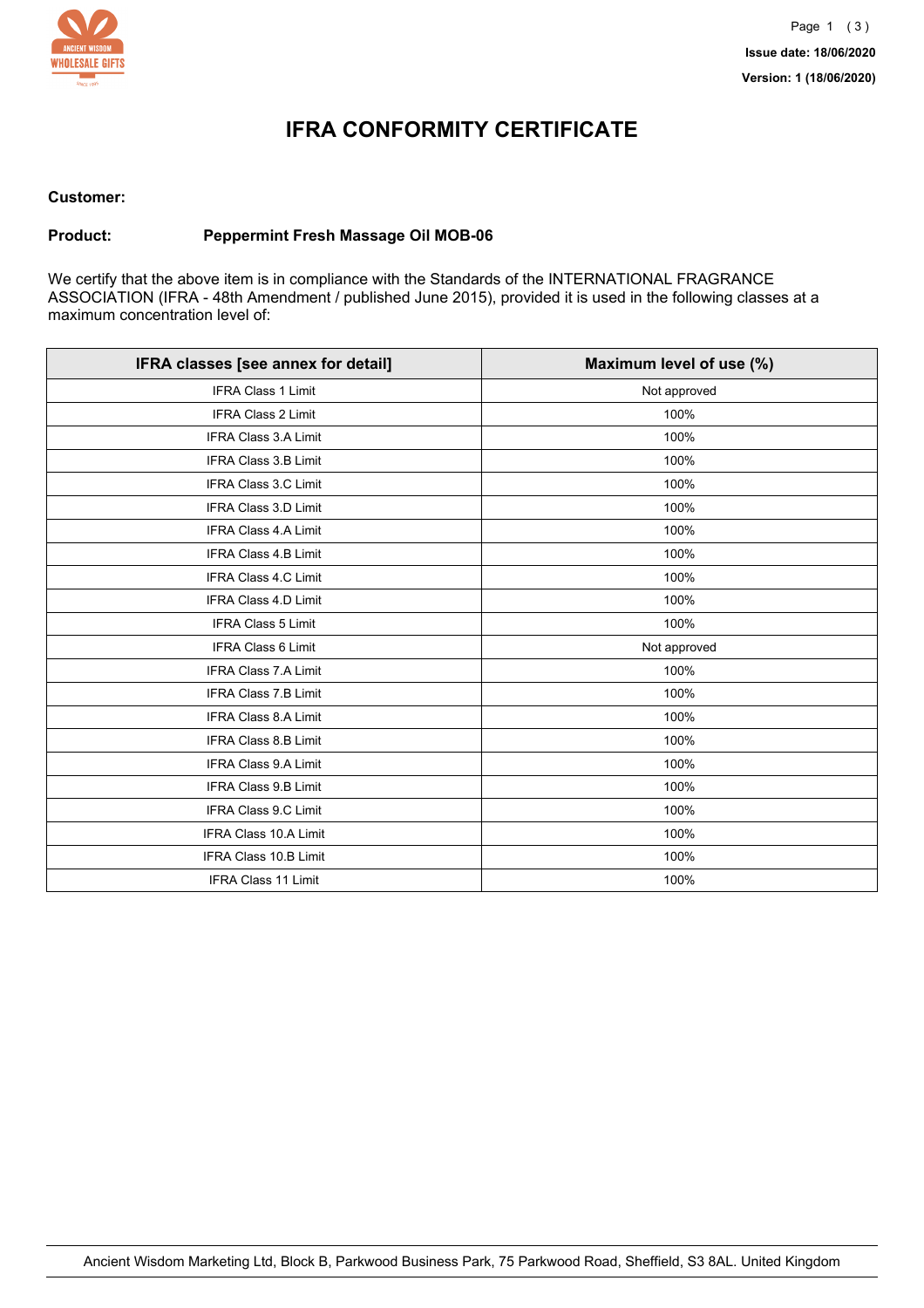

## **IFRA CONFORMITY CERTIFICATE**

For other kinds of application or use at higher concentration levels, a new evaluation may be needed; please contact Ancient Wisdom Ltd.

The IFRA Standards regarding use restrictions are based on safety assessments by the Panel of Experts of the RESEARCH INSTITUTE FOR FRAGRANCE MATERIALS (RIFM) and are enforced by the IFRA Scientific Committee.

Evaluation of individual Fragrance ingredients is made according to the safety standards contained in the relevant section of the IFRA Code of Practice.

It is the ultimate responsibility of our customer to ensure the safety of the final product (containing this fragrance) by further testing if need be.

**Regulatory Affairs Department**